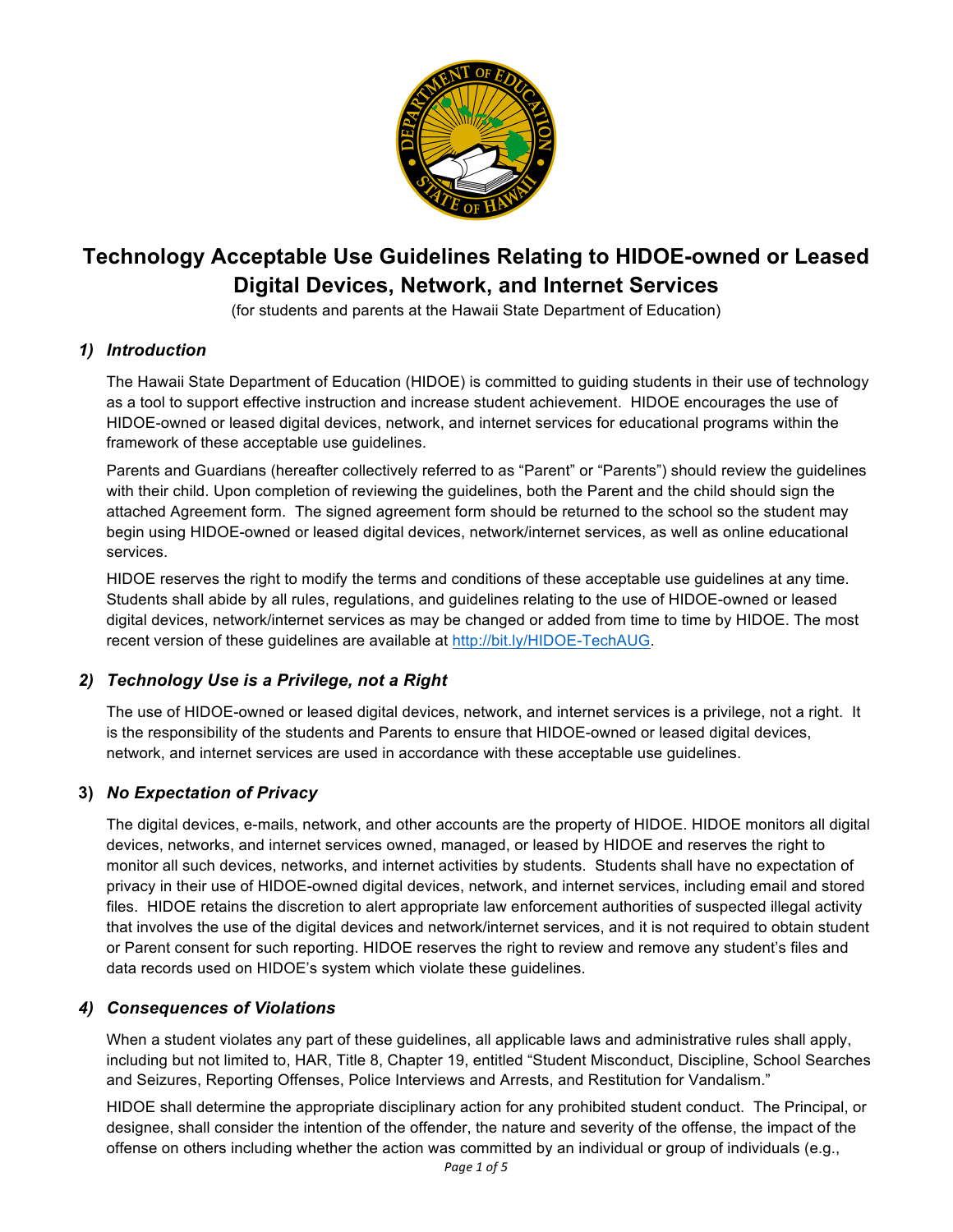gang, etc.), the age of the offender, and if the offender is a repeat offender. Interventions to teach students appropriate behaviors will be instituted when disciplinary actions are imposed. Students will also be counseled in addition to any disciplinary action taken.

HIDOE reserves the right without notice to freeze and delete an account that is engaging in activities that violate HIDOE's policy or the source of spamming, abusive or malicious activities and while conducting investigations. HIDOE reserves the right to disconnect any device that is the source of malicious or suspicious activities without notice until the machine in violation is cleaned or fixed.

# *5) Online Educational Services*

Students may be given assignments through online educational services, such as Google Apps for Education, Microsoft Office 365, and Blackboard. Access to these sites is monitored by HIDOE in order to provide a safe and secure learning environment for students. After obtaining Parent consent, HIDOE may create student email addresses, login credentials (e.g., usernames and passwords), and/or online profiles to allow students to access certain sites/services; however, these addresses, credentials, and profiles will only be used for purpose of school assignments. A list of online educational services used by the school will be posted on the school's website or provided by the school upon request.

#### *6) Guidelines for general use and care of HIDOE-owned or leased digital devices*

- A) Students will only use digital devices provided by HIDOE for school-related activities.
- B) Students will not use any other electronic devices in the classroom unless the teacher authorizes the student to do so.
- C) If a digital device is assigned to a student, the student will only use that device assigned to him/her and will not allow other persons (including, but not limited to, parents, guardians, family members, and other students) to use his/her device.
- D) The HIDOE/State and manufacturer's identification tags will not be tampered with or removed. No other stickers, ink, or any decorative items may be added to a student's assigned equipment (such as, but not limited to, the device, batteries, cords, and chargers).
- E) Students will maintain the privacy and security of their usernames and passwords for the digital device and installed software and applications.
- F) HIDOE assumes no responsibility for any unauthorized charges made by students included but not limited to credit card charges, long distance phone charges, equipment and line costs, or for any illegal use such as copyright violations.
- G) Reporting damaged/lost devices, viruses, and other issues
	- i) Students and their Parents are personally responsible for the proper care, use, and handling of the assigned device and for knowing where the assigned device is at all times. Students are responsible for promptly taking damaged, broken, or non-working devices to the designated school personnel for repair. The Parents of a student who is found responsible for the loss, destruction, breakage, or damage of school equipment (such as, but not limited to, the device, batteries, cords, and chargers) may be required to pay for the replacement equipment per HAR, Title 8, Chapter 57, entitled "Restitution for Damaged and Lost Books, Equipment, Supplies, and Outstanding Financial Obligations."
	- ii) If a student's device is lost or stolen, the student and/or their Parents are responsible for obtaining a police report within 24 hours of discovery of the loss/theft, immediately providing the school with documentation of the report, and cooperating fully with any subsequent investigation.
	- iii) Students are requested to report any weaknesses/compromises in HIDOE's computer security, any incidents of possible misuse or violation of this agreement to the proper authorities (teachers, principals, or vice principals).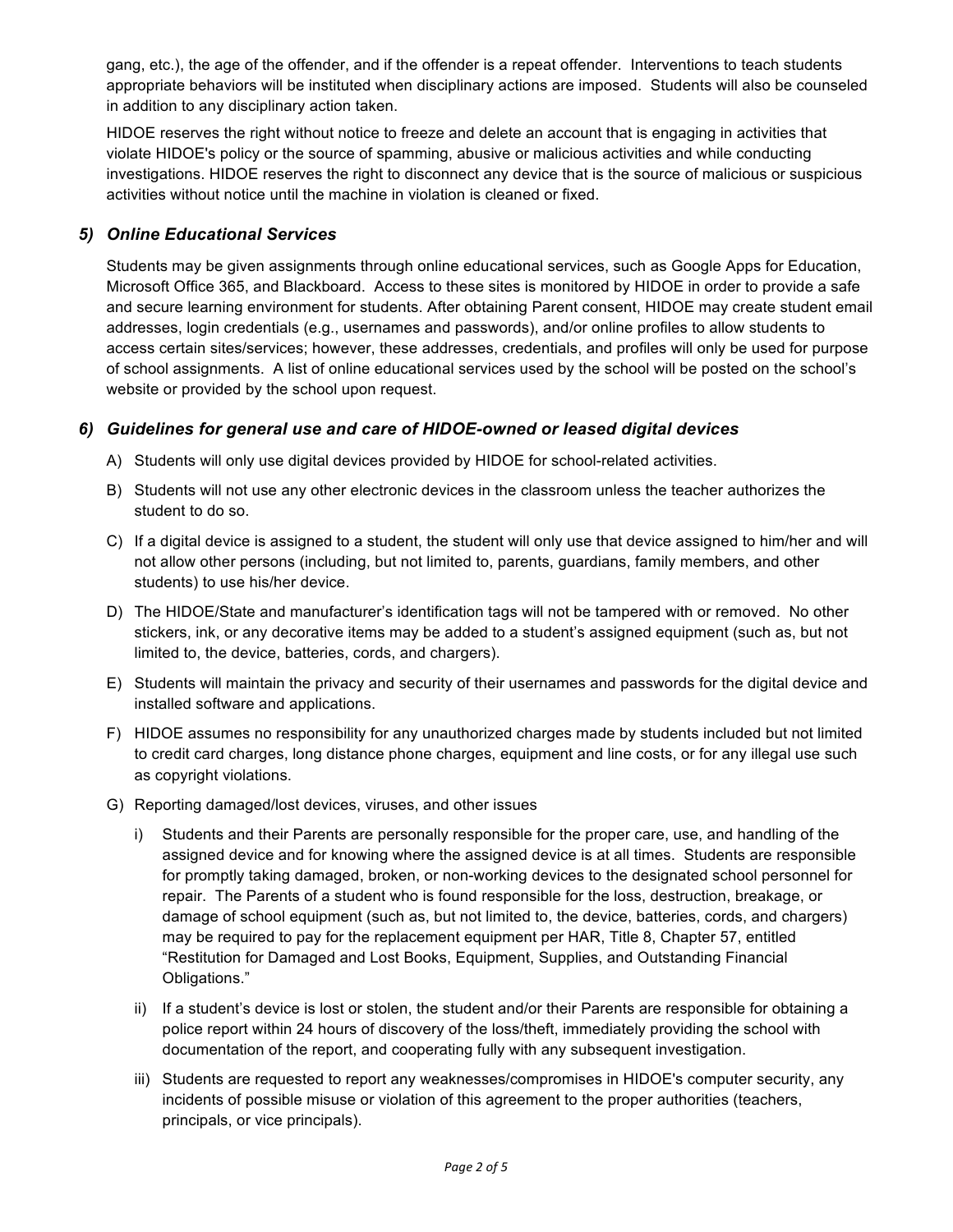iv) Students and Parents shall address all concerns regarding the use of the technology to the supervising teacher(s) and/or the school administrative staff.

# *7) Guidelines for appropriate and ethical use of HIDOE Internet and Network Services*

- A) Students will use HIDOE's internet and network services for educational purposes only. HIDOE may bar access by students to certain material which is not deemed for educational purposes. Students are forbidden from circumventing security measures on school or remote computers and the HIDOE network.
- B) Use of the HIDOE network system in a manner that encumbers system and network resources to the point that usage causes interference with others' services is prohibited.
- C) Students shall always cooperate with requests from teachers and other school administrators for information about the students' computing activities.
- D) Accounts and personal information
	- i) Personal user accounts will not be used for instructional or educational purposes. Students will use a separate account(s) for school/educational purposes and maintain the privacy and security of their usernames and passwords for all internet, network, social media, and online/cloud services (such as, but not limited to, Google Apps for Education and Edmodo).
	- ii) HIDOE-assigned user accounts inactive for three or more months (i.e. no logins or file uploads) will be deleted as they pose a security risk and tie up valuable system resources.
	- iii) Students will not reveal his/her full name, home address or telephone number, or the personal information of others on the internet without permission from a supervising teacher. Students are not to meet people they have contacted through the internet without Parent permission.
	- iv) Students are responsible for their account(s). Students should make appropriate use of the system and network-provided protection features and take precautions against others obtaining access to their computer resources. Individual password security is the responsibility of each user.
	- v) Students shall not use another user's account or password without proper authorization from their supervising teacher, other HIDOE administrator, or the system administrator.
	- vi) HIDOE makes no warranties of any kind, whether expressed or implied, regarding the use of HIDOEowned or leased digital devices, the network, the Internet, or the accuracy, correctness, completeness, or reliability of any information, files, or software. HIDOE will not be responsible for damages for any of the foregoing, including loss of data, non-deliveries, missed-deliveries, or service interruptions, whether caused by its negligence, user errors or omissions, or other defects. Use of any information obtained via the internet is at the user's own risk.
- E) Obscenity and harassment
	- i) Students will not use the internet for illegal, unethical, or obscene purposes. Students are to inform their supervising teacher if they access information or messages that are inappropriate or make them uncomfortable in any way. Use of the HIDOE network to post, send, or retrieve pornographic material, inappropriate text or graphic files, or files that could damage the network (i.e., files containing malware/worms/viruses) are prohibited.
	- ii) Students will not harass other users by sending unsolicited, commercial, annoying, obscene, libelous, offensive or threatening messages (such as, but not limited to, email, social network postings, and direct messages), or use any form of electronic media harass or otherwise annoy another person or group (i.e., cyberbullying). Students are to report any conduct they feel can be defined as harassment to their teacher or school administrator immediately.
	- iii) Sending or receiving unlawful information via electronic communications, using electronic communications illegal in ways that violate local, state, federal or international laws or statutes are prohibited.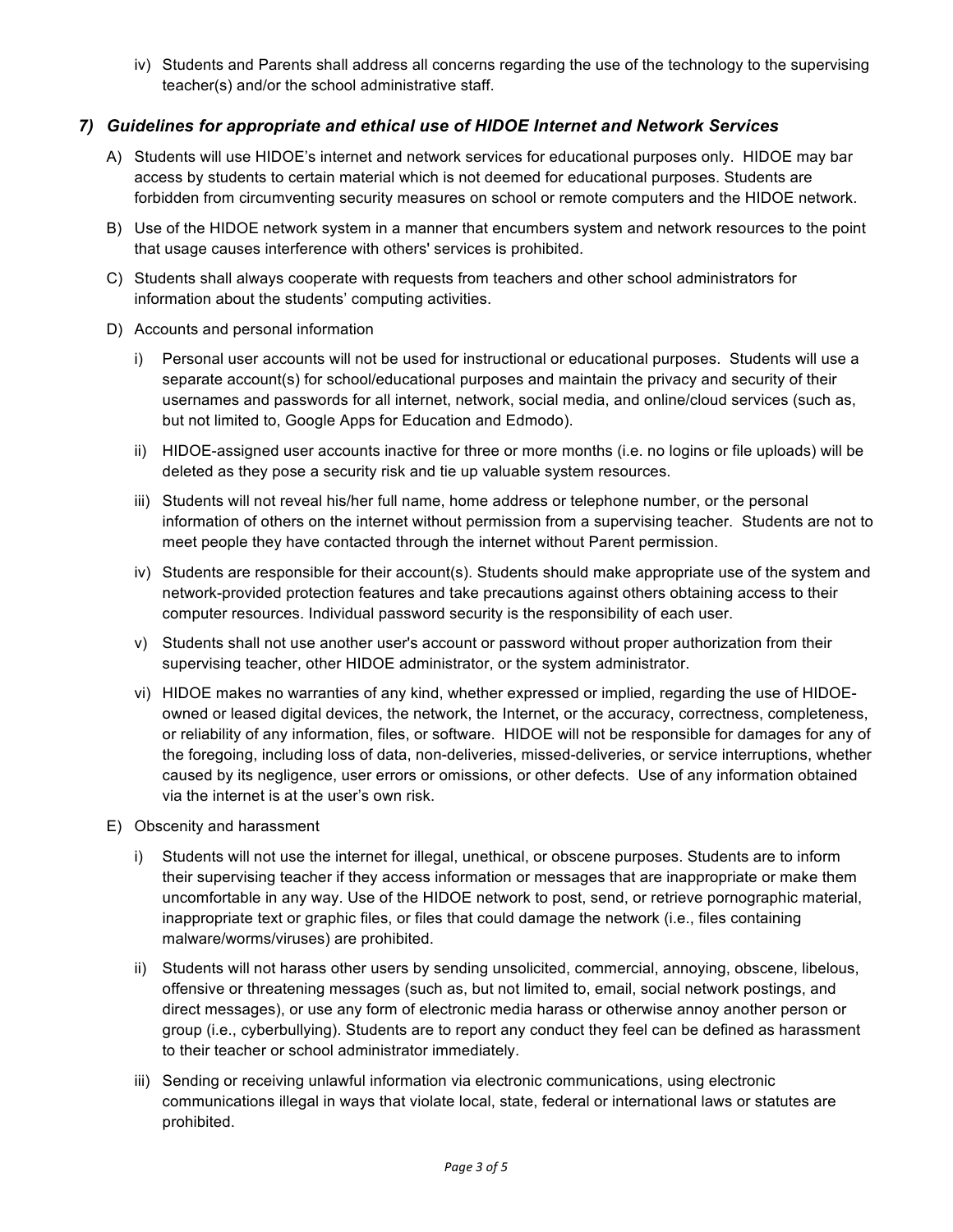- F) Copyright laws and plagiarism
	- i) Students will not plagiarize or download unauthorized copyrighted or licensed material. HIDOE is not responsible or liable for materials in violation of copyright laws. Users are responsible for the content of their postings and obtaining all necessary permissions or licenses for any material used.
	- ii) Students will respect copyright laws and licensing agreements pertaining to material entered into and obtained via the internet, social media, and online/cloud services. Students will not duplicate or distribute unauthorized copyrighted or licensed material.
- G) Downloading, accessing, or copying materials for non-educational purposes
	- i) Students will not download or install any software, apps, movies, or games onto the digital devices or change system configurations.
	- ii) Students shall not make copies of system configuration files for their own unauthorized personal use or to provide to other people/users with unauthorized uses.
- H) Commercial and political business
	- i) Students will not use the internet to access or disseminate "for profit" or commercial business material. No personal money-making activity may be conducted through the use of the HIDOE's computing and networking resources.
	- ii) The HIDOE network and computing resources shall not be used for political lobbying or outside interests not related to HIDOE's business.
- I) Device and network security
	- i) Students shall not download, install or run security programs or utilities which reveal weaknesses in and/or bypass the security of a system. Students will not attempt to circumvent or uninstall monitoring software from HIDOE-owned or leased devices. For example, the students shall not run password cracking programs on any of HIDOE's computer systems or install rootkits which bypass system security.
	- ii) Students will not intentionally develop programs or engage in activities that disrupt other users or infiltrate computer/network security and computing systems. Students are forbidden from using techniques designed to cause damage to, deny access by legitimate users of computers or network components connected to the Internet or result in the loss of the recipient's work. Students shall not attempt to hack or otherwise breach security of any HIDOE-owned or leased digital devices, HIDOE server, or any other person's account.